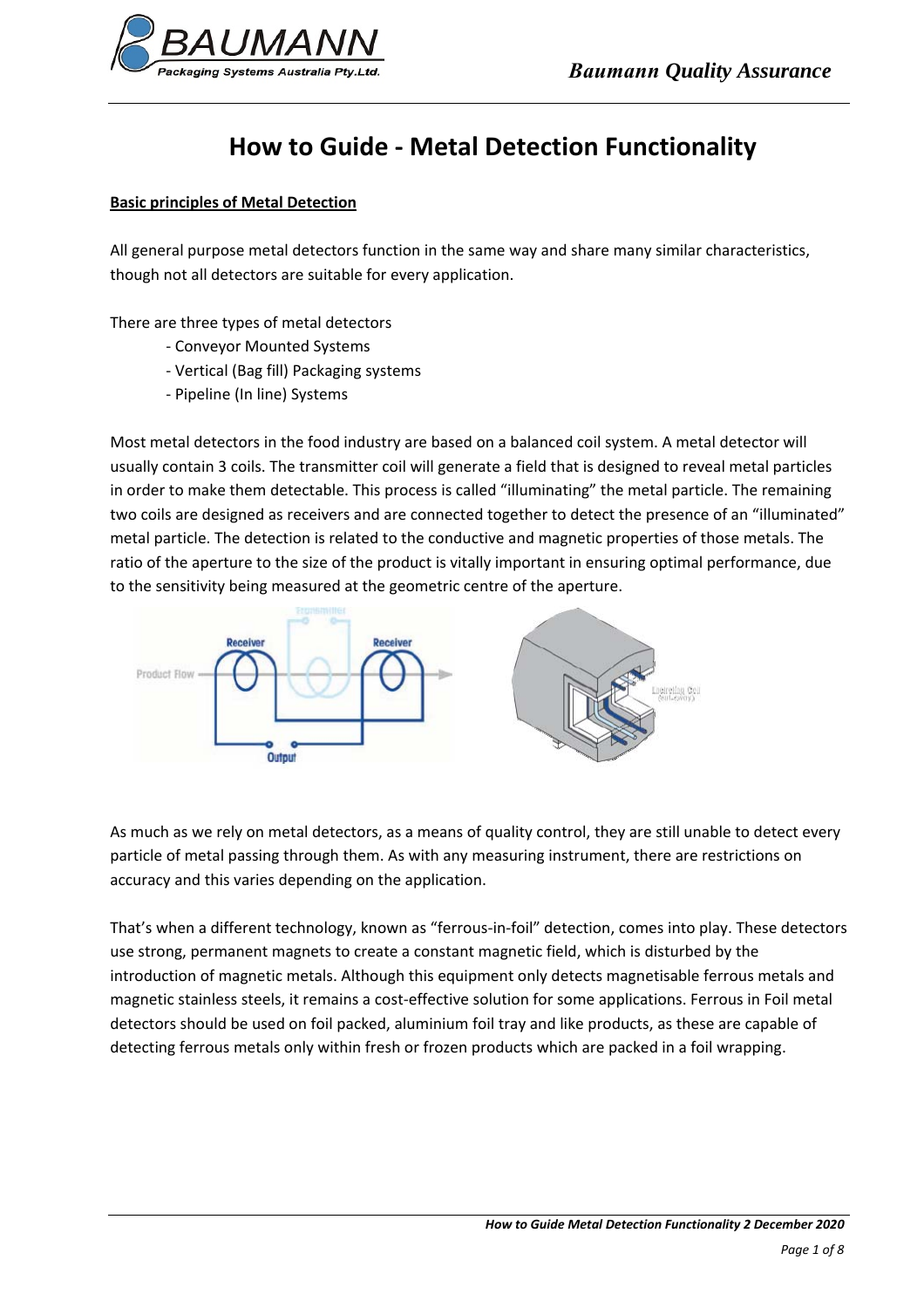

# **Factors Affecting Metal Detection:**

The factors affecting metal detection include:

- Metal Type
- Metal Shape & Orientation: *simply reporting that the detector located an object in one orientation doesn't preclude the possibility that it would be missed in another orientation.*
- Aperture Size / Position in the Aperture: *the maximum sensitivity occurs when the belt and food item is closest to the edge of the metal detector portal*.
- Detector Frequency
- Environmental Conditions: *not impacted by external electrical interference or by plant operating conditions – e.g. wet environments, areas of high vibration, extremes of temperature or harsh hygiene procedures. If the coil system is allowed to move or vibrate by just a few microns, the disturbance could be enough to cause rejection of a perfectly acceptable product.*
- Packaging Material: *Different packaging materials can effect sensitivities.* 
	- o *Paper, cardboard packaging, taking into account recycled content.*
	- o *Glass (jars & bottles)*
	- o *Moulded Plastics (jars & bottle, trays)*
	- o *Poly Film*
	- o *Metallised Poly Film*
	- o *Aluminium Foil*
	- o *Oxygen scavengers*
	- o *Promotional material and inserts*
	- o *Steel cans*
- Product Characteristics
	- o *Dry Products ‐ E.g. sugar, flour, snacks, confectionery, cereals etc: High Sensitivity*
	- o *Wet Products ('product effect' applications) E.g. ready meals, meat, fish, sauces, preserves, etc: Reduced Sensitivity*
	- o *Iron rich products High Sensitivity*
	- o *Products containing high levels of salt Reduced Sensitivity*
	- o *Irregular product shapes. Reduced Sensitivity*

## **Table Metal Type**

| <b>Metal Type</b>      | <b>Ease of Detection</b>  | <b>Electrical conductivity</b> | <b>Magnetic permeability</b> |
|------------------------|---------------------------|--------------------------------|------------------------------|
| <b>Ferrous</b>         | Easily detected           | Good                           | Magnetic                     |
| <b>Non Ferrous</b>     | Relatively easy to detect | Generally good or excellent    | Non magnetic                 |
| <b>Stainless Steel</b> | Relatively difficult to   | Usually poor                   | Usually non magnetic         |
|                        | detect                    |                                |                              |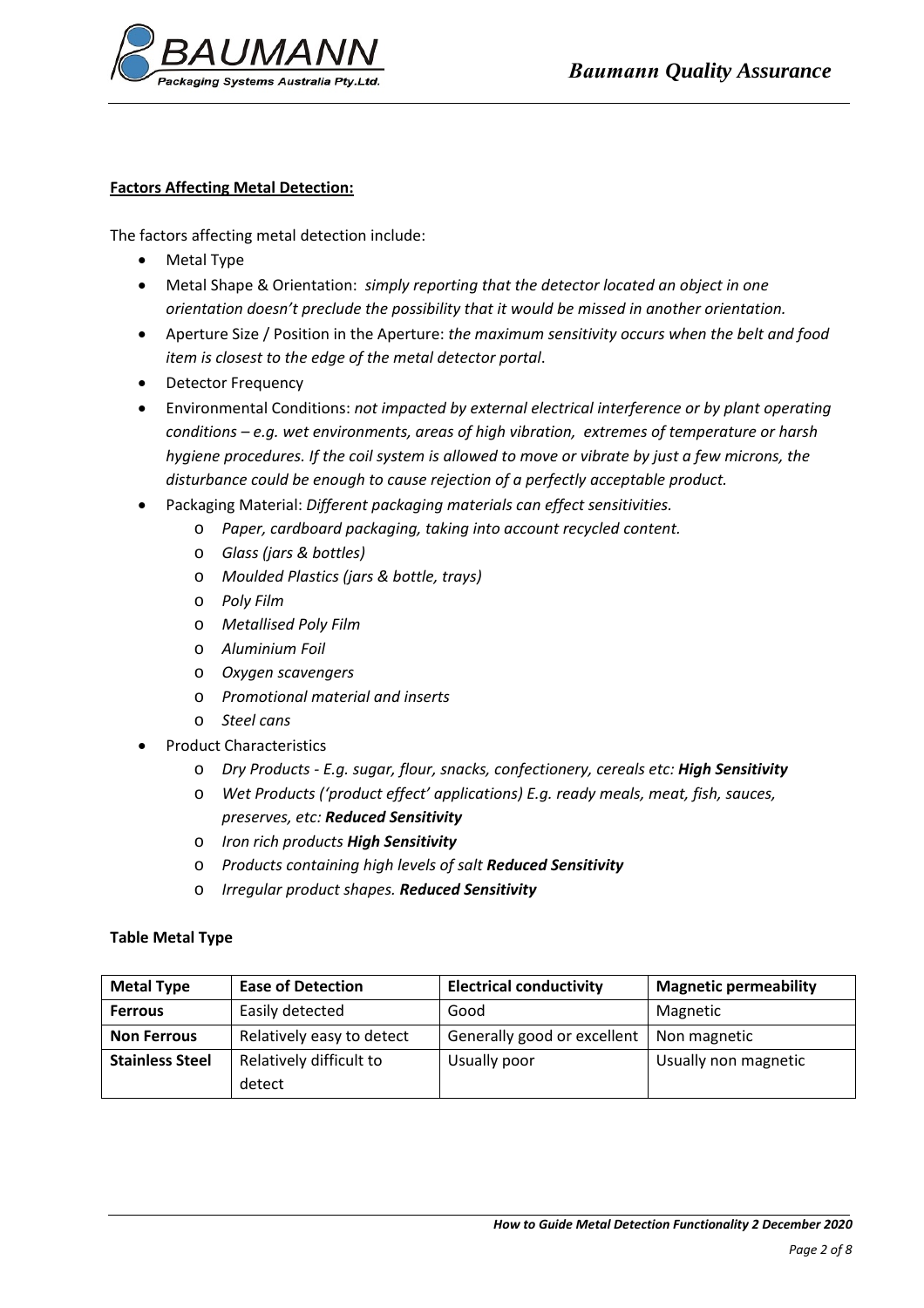

## **Diagram Orientation Example**



#### **Sensitivity**

The sensitivity of the equipment is essential in determining the type and size of pieces of metal detected. The equipment sensitivity is appropriate if all of the following parameters are met:

- The sensitivity can be maintained without periodic adjustment.
- The detector gives minimal false signals and does not reject good product.
- Detector does not go 'blind' after detecting a large metal piece.
- Detection in different orientations: *the resulting disturbance signal can be one to two orders of magnitude greater in one orientation than the other*. *Most test pieces use a spherical object, so* the signal they give off is the same in any orientation; but when testing a returned foreign object, such as a needle or piece of wire, it needs to be tested in different orientation to ensure maximum  $effectiveness.$

#### **Reject Mechanisms**

There are a variety of reject devices available which may include:

- Carriage retracting band/ Sweep/diverter arm (product <5kg)
- Air blast (product <1kg). *These can be unreliable if you have a drop in air pressure. Ensure that the air pressure is sufficient to cope with any potential metal contaminants e.g. metal bolts.*
- Pusher (product <10kg)
- Stop on detect (product <60kg)

Detector fail safe systems where fitted, must be challenged at regular intervals (eg: start and end of shift/ day) to make sure they are effective.

**Reject confirmation system**: automatic belt stop fail safe system, to confirm metal contaminated products have successfully entered the reject bins.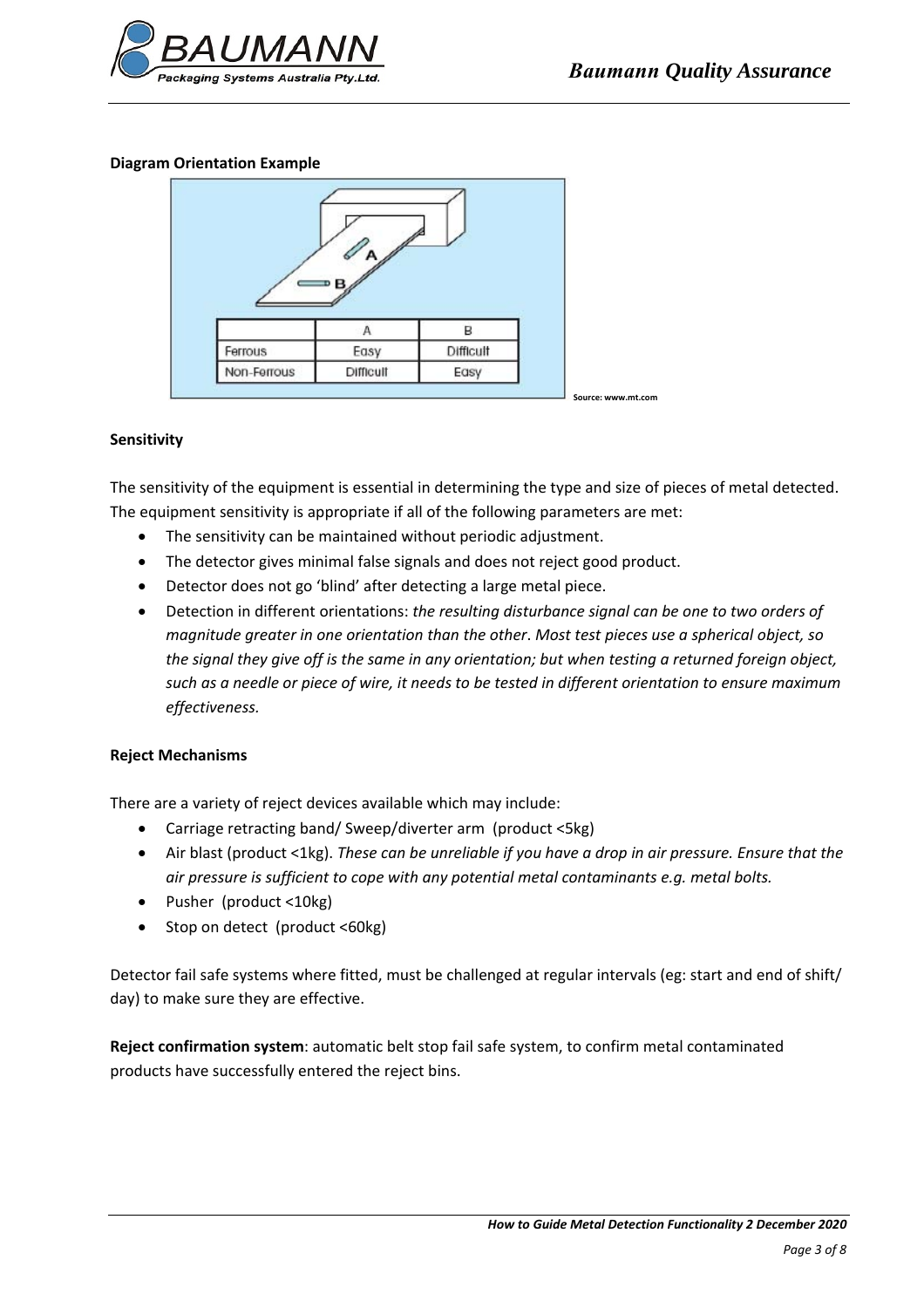

As most metal detector conveyors are relatively short, with the reject system close to the conveyor out feed, it is not possible to ensure any contaminated product not rejected will be retained on the metal detector conveyor when it stops. It is therefore imperative to stop the following conveyor (or equipment) at the same time and additional outputs on the metal detection system should be available to facilitate this. After Reject Confirmation Alarm all product should be removed from the metal detector conveyor and following conveyor (or equipment) and rejected or re inspected.

**Bin full system**: an automatic belt stop fail safe system which activates should the reject product collection box become full.

**Air pressure system**: an automatic belt stop fail safe system to cover air pressure failures to the rejection mechanism. The access to adjusting the air pressure should be restricted.

**Search head failure**: an automatic belt stop fail safe system to confirm detection head fault.

**Back up sensor:** an automatic belt stop fail safe system, to activate should product back up under out the feed belt of the metal detector. Where appropriate a back up sensor should be installed to ensure product is prevented from backing up onto the metal detector conveyor.

**Bin door unlocked alarm**: an automatic belt stop fail safe system to activate should the reject bin door be left open/unlocked for longer than a preset time.

# **Product Testing – Test Packs**

The test packs must be representative of the products going down the line e.g. shape and density. Actual product should be used as test packs. The packs used to make up test packs should be passed through the metal detector before they are used to ensure that they do not contain metal.

Detectors must be checked using clearly identified test packs at the same temperature (and therefore maintained at same temperature) as standard product passing down the line and test pieces of a defined size.

The test pieces must be passed through the detector in the centre of the aperture with the test pack.

Consecutive leading and trailing checks must be completed in long packs to ensure the reject mechanism can successfully reject. The test must be representative of how products would normally travel through the detector during normal production.

The site should only use test pieces which are controlled and the size of the metal can be verified e.g. they are manufactured with a serial number or issued with a certificate. Test pieces are available in various sizes/shapes e.g. sticks or cards. The most appropriate type for the product should be chosen.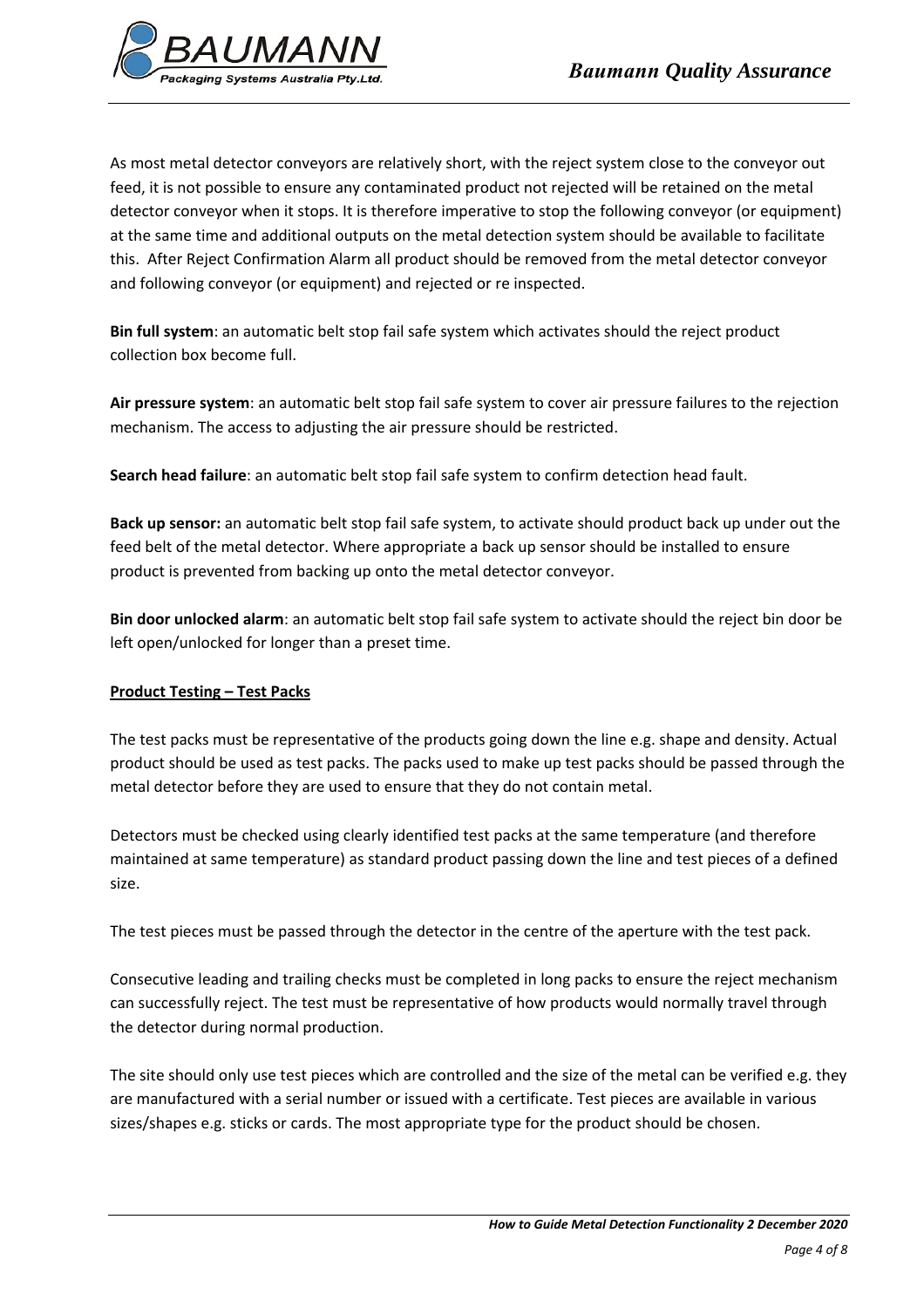Test packs should be made up on an hourly basis with product from the line (same product). If it is not practical to do this and test packs are made up in advance, the test packs must be controlled and labelled with product, date, test piece size and type.

# **Product Testing ‐ Location of Test Pieces & Consecutive Tests**

The test packs need to be made up to worst case scenario. The test pieces should be located in the leading, centre and trailing positions as per diagrams below for the 3 pack consecutive test, and the leading and trailing edge for the 2 pack Ferrous in foil. The leading and trailing positions would not be considered a requirement if the product is a small pack (i.e. less than 100mm).

The test packs should be marked with the location of the metal if it is not visible.

Where a pack contains products of different density, the location of the test pieces in the pack should be based on worst case scenario.

If the location of the test piece is not visible additional controls/checks need to be in place to ensure that the test pieces remain in the required locations if the packs are used for multiple locations e.g. after being rejected the test pieces may have moved.

All 3 test packs (Ferrous, Non Ferrous, Stainless Steel) should pass through the detector one after each other with normal spacing/line speed. The line should be running and the test packs introduced in the places of 3 un‐inspected packs where possible.

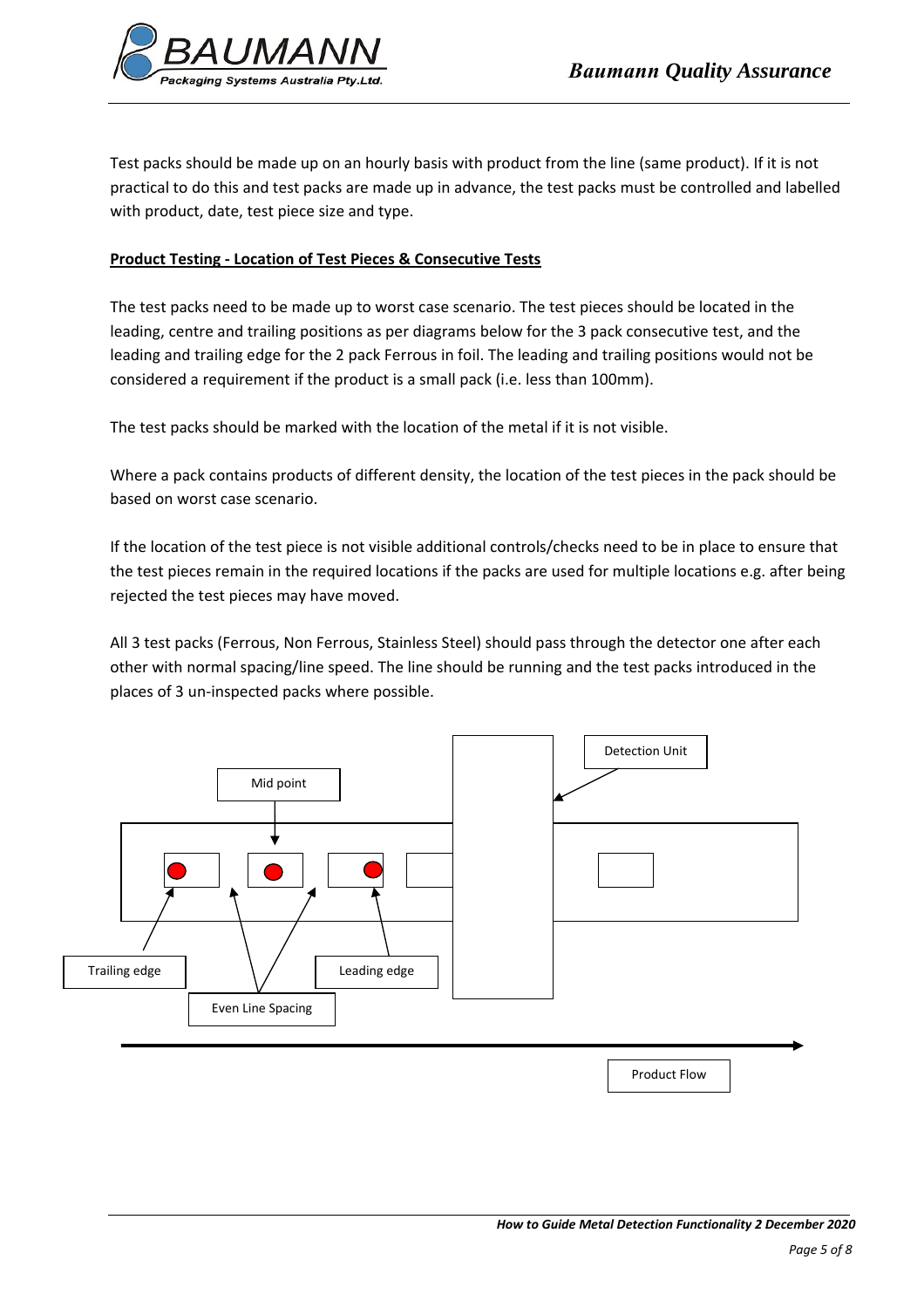

For Ferrous in Foil Detectors two test packs are required including two ferrous test pieces of the same size.



# **Product Testing ‐ Memory Test**

The objective of the test is to challenge the effectiveness of the reject system so that it does not blanket reject.

The test packs should be sent through the metal detector with a standard pack in between (which has already successfully passed through the metal detector).



It is a failed test if any of the test packs are not rejected. If a standard pack is rejected the line must be stopped and the issue investigated e.g. timing of reject mechanism.

If a machine struggles to not reject good packs, advice should be sought from the equipment manufacturer. The capability of the machine may be dependent on the line speed.

If a site wishes to combine the consecutive and memory test into one test, the procedure below is recommended: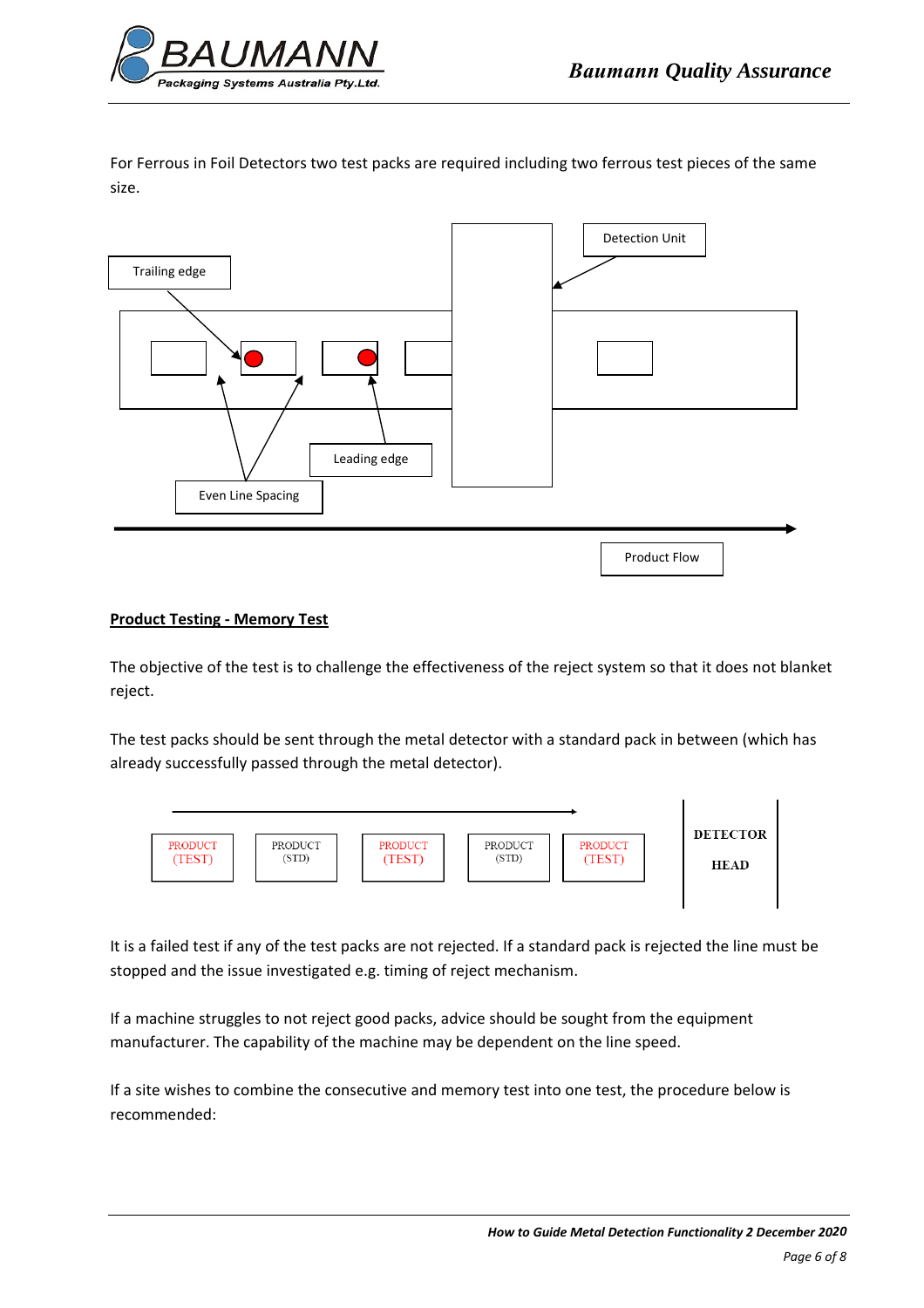



# **Vertical Packaging systems**

Vertical packaging systems consist of a throat metal detector and a bag former beneath. They can be used for certain product types e.g. snacks and confectionery.

## Example



## **Reject Mechanism**

On detection of metal the detector should send a signal to the bag-maker to produce a double bag or stop. The system should also be fitted with an audible and/or visible alarm to indicate that the system is stopped due to a metal contamination incident.

## **Testing**

When testing vertical packaging lines, ferrous, non-ferrous and stainless steel test pieces should be independently placed in the product flow and successful rejections observed (i.e. double pack made and audible and/or visual alarm activated and line stops).

Confirmation must be sought that the test piece has been captured in the double pack produced.